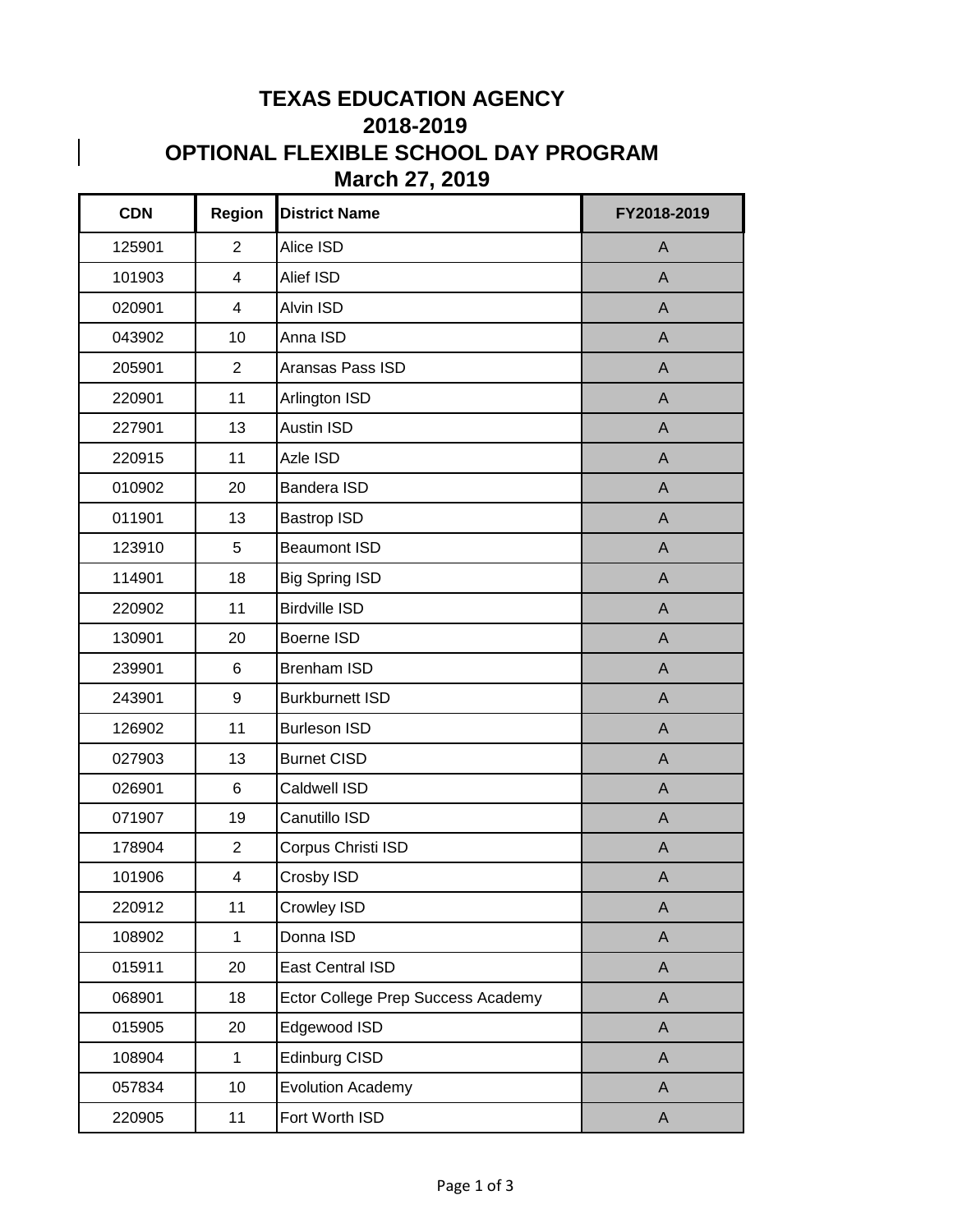## **TEXAS EDUCATION AGENCY 2018-2019 OPTIONAL FLEXIBLE SCHOOL DAY PROGRAM March 27, 2019**

 $\begin{array}{c} \hline \end{array}$ 

| 066903 | $\overline{2}$          | Freer ISD                   | A            |
|--------|-------------------------|-----------------------------|--------------|
| 101910 | 4                       | Galena Park ISD             | A            |
| 084902 | 4                       | Galveston ISD               | A            |
| 101911 | 4                       | Goose Creek CISD            | $\mathsf{A}$ |
| 057910 | 10                      | <b>Grand Prairie ISD</b>    | A            |
| 220906 | 11                      | Grapevine - Colleyville ISD | $\mathsf{A}$ |
| 031903 | $\mathbf{1}$            | Harlingen CISD              | A            |
| 108905 | $\mathbf{1}$            | Hidalgo ISD                 | A            |
| 101912 | 4                       | Houston ISD                 | A            |
| 101913 | 4                       | Humble                      | $\mathsf{A}$ |
| 236902 | 6                       | Huntsville ISD              | $\mathsf{A}$ |
| 246906 | 13                      | Hutto ISD                   | A            |
| 015916 | 20                      | Judson ISD                  | $\mathsf{A}$ |
| 128901 | 3                       | Karnes City ISD             | $\mathsf{A}$ |
| 101914 | 4                       | Katy ISD                    | $\mathsf{A}$ |
| 092902 | $\overline{7}$          | Kilgore ISD                 | $\mathsf{A}$ |
| 137901 | $\overline{2}$          | Kingsville ISD              | $\mathsf{A}$ |
| 108912 | $\mathbf{1}$            | La Joya ISD                 | A            |
| 161906 | 12                      | La Vega ISD                 | $\mathsf{A}$ |
| 240901 | $\mathbf 1$             | Laredo ISD                  | $\mathsf{A}$ |
| 246913 | 13                      | Leander ISD                 | A            |
| 212903 | $\overline{7}$          | Lindale ISD                 | $\mathsf{A}$ |
| 150901 | 13                      | Llano ISD                   | A            |
| 028902 | 13                      | Lockhart ISD                | A            |
| 031906 | 1                       | Los Fresnos CISD            | A            |
| 027904 | 13                      | Marble Falls ISD            | $\mathsf{A}$ |
| 108906 | $\mathbf 1$             | McAllen ISD                 | A            |
| 165901 | 18                      | Midland ISD                 | $\mathsf{A}$ |
| 070908 | 10                      | Midlothian ISD              | A            |
| 108908 | $\mathbf{1}$            | <b>Mission CISD</b>         | A            |
| 101917 | $\overline{\mathbf{4}}$ | Pasadena ISD                | $\mathsf{A}$ |